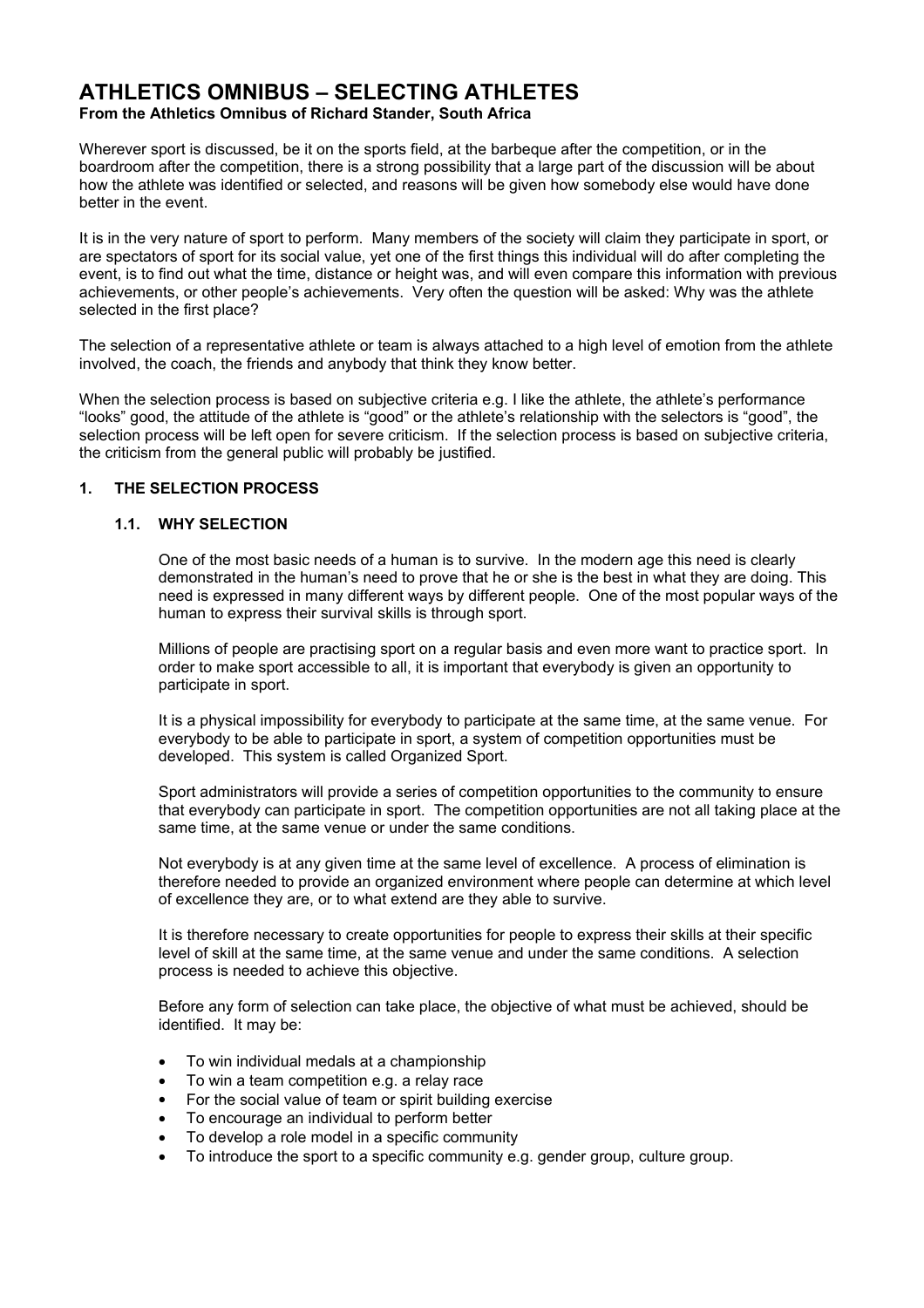**Specific objective:** The most common specific objective for the selection of an individual onto a team is the expectation that the individual will do well while representing the club, school province, country, etc.

**General objective:** The most common general objective for the selection of an individual onto a team is the expectation that the team will represent the demographics of the club, school province, country, etc.

In both forms of selection, the social value of a person representing a club, school, province or country is important, and the selection process should aim to strengthen the association of the athlete with the team, as well as the community he or she is representing.

### **1.2. THE CONTENT OF A SELECTION POLICY**

The selection process needs to consider a number of factors. The evaluation of performances is only one of the considerations. The following information needs to be specified in the criteria before any selection process is put in place:

- 1.2.1. Under whose auspices is the event taking place? E.g. International Association of Athletics Federations (IAAF).
- 1.2.2. Who is the host of the event? E.g. Athletics South Africa.
- 1.2.3. The name of the event that selection criteria will be applicable to, e.g. Championships, Challenge, Talent Identification Meeting, etc
- 1.2.4. The Status of the event, e.g. national, provincial, etc.
- 1.2.5. Target group, e.g. seniors, juniors, youth, etc.
- 1.2.6. Type of event, e.g. Track and Field, Road Running, Cross Country, etc.
- 1.2.7. The date of the event that selection criteria will be applicable for, e.g. 1 April 2007.
- 1.2.8. During which period of time must the qualifying performance take place? E.g. in the 6 months prior to the championships.
- 1.2.9. Type of clothing that must be worn during competition, e.g. club clothing
- 1.2.10. Which events will not be considered for selection purposes? E.g. events not listed on the published fixtures list.
- 1.2.11. Special circumstances that can be considered for selection, e.g. an athlete that was ill during the time of the competition.
- 1.2.12. Prerequisites for consideration for selection e.g. must be a licensed athlete.
- 1.2.13. Who have the final right of approval of the selected team? E.g. the Athletics Board must give final approval.
- 1.2.14. Incentives e.g. athletes who have won medals the previous year are automatically selected for this year's championships, provided they prove their current fitness.
- 1.2.15. Contact number if information is needed regarding the selection process.
- 1.2.16. Minimum performance level to be considered for selection e.g. 100m junior men 11.4 seconds.
- 1.2.17. Expenses for members that are selected for the team e.g. travel accommodation, food, etc.
- 1.2.18. Procedure and conditions for withdrawal from a team once selected.

## 1.3. **THE SELECTION PROCESS**

Any form of selection process will affect the life and careers of people that are selected positively or negatively. It is therefore important that selectors understand and accept their responsibility to give a true reflection of a person's skills level at the time of selection.

The task of the selector is made easier when information regarding the athlete's performance level is available. The more information available, the more objective the selection process will be.

#### 1.3.1. Level of Competition

The higher the level of competition, the less frequent the competitions at that level will be. E.g. the Olympic Games every 4 years and the IAAF World Championships take place once every 2 years. The National and Provincial Championships take place once a year while development meetings will take place as frequently as once every week.

The selection of teams at high levels e.g. the IAAF World Championships is very challenging simply because of the shortage of compatible information. To obtain more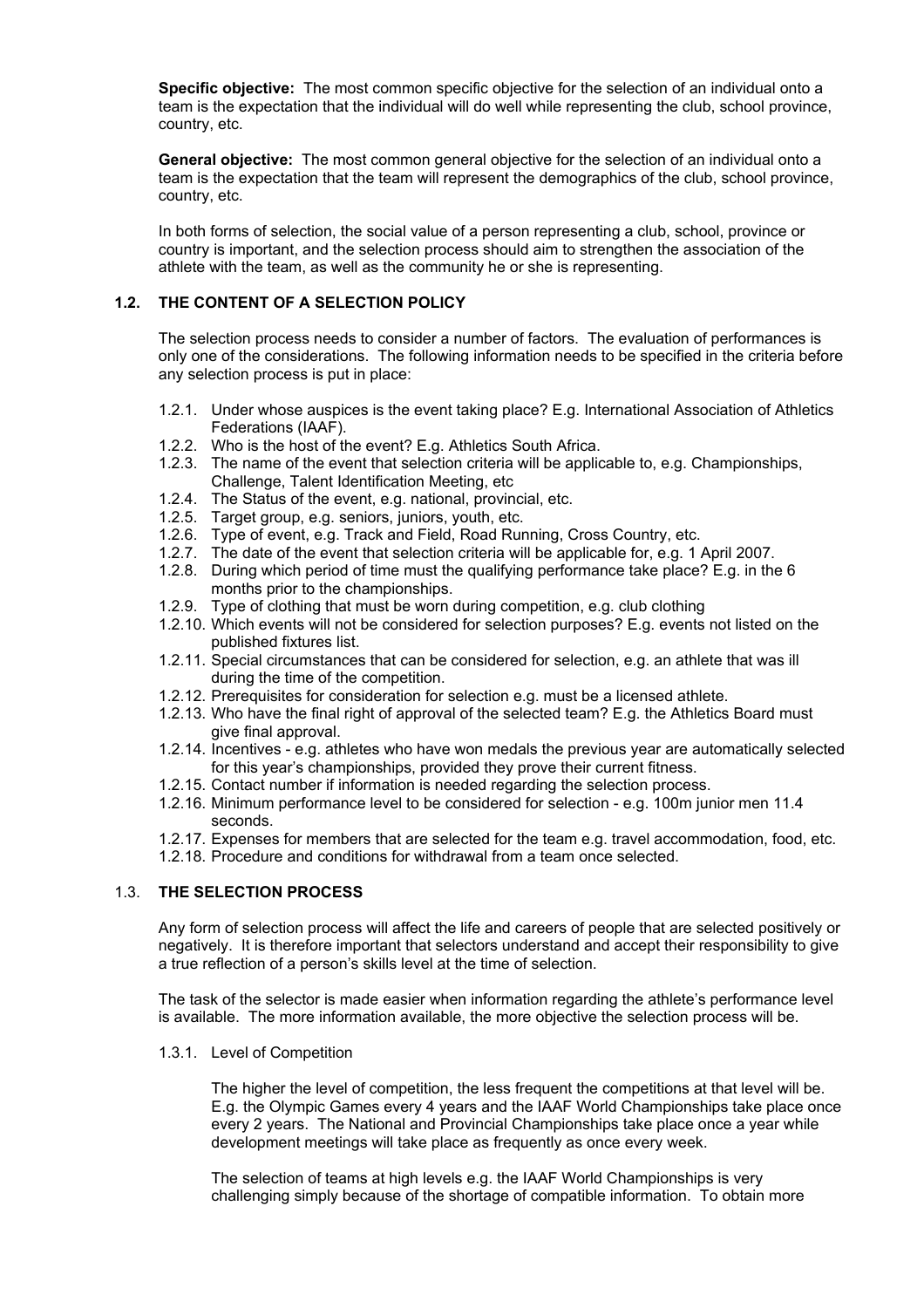information to use for the selection process at a specific level of excellence, administrators will organize alternative events that simulate the targeted event.

To obtain information for the National Championships, provincial administrators will organize a Provincial Championships as well as Inter-Provincial Competitions, with the objective to get more accurate information for the selection process.

Likewise administrators will at district level organize Inter-Municipal District Meetings, Inter Club and Inter School Meetings to prepare those athletes for the Provincial and Inter-Provincial Competitions.

#### 1.3.2. Period of selection

The period of selection can only be specified once the event is identified e.g. IAAF World Championships, National Championships, Inter-School Meeting, etc.

The selection period will differ according to the type of event. The longer the event in athletics, the longer the period of performance monitoring will be. Athletes participating in the 100m will participate much more frequently than athletes participating in the marathon.

The marathon athlete is an endurance athlete and needs much more time to recover from a marathon than the 100m athlete. The top international marathon athlete may compete only once or twice per year to allow the body to recover, while the top 100m sprinter may participate as frequently as once every two weeks during peak season.

For the selectors, the performance of the 100m sprinter in the 6 months leading up to the Championships will be a good indicator if an athlete should be selected. In the case of the marathon, the period to be considered may be as long as 2 years.

### 1.3.3. Performance indicators

The availability of performance indicators is much more freely available than other events. The 100m athlete is competing frequently, and as a result there is an abundance of performance indicators available. Selectors will have performance indicators that will vary from club meetings to performances at national or international level.

It is therefore important to use performance indicators relevant to the level of competition e.g. performances at provincial and inter-provincial level for they took place under similar conditions as the National Championships.

In the case of the Marathon the performance indicators will be less and therefore other types of performance indicators must also be used by selectors.

The Marathon event is an endurance event. Although not the same distance, the ½ marathon can also be used as performance indicators to select a marathon athlete. The quality and volume of the athlete's training programme at the time the athlete ran the ½ marathon can also be a performance indicator. Naturally, consultation needs to take place between the selectors and the athletes, before alternative performance indicators other than the marathon are used to select marathon athletes.

Likewise, it is wrong to use performance indicators, requiring athletes to perform at a National Champions level to qualify for an Inter School Meeting.

Finally, it is fair to assume that if an athlete produces a performance at a specific level, that the athlete will be able to produce the performance again, provided that the date between the last performance and the date of the Championships are not too far apart, or in the case of the marathon that the date of the last marathon performance is not within 6 months prior to the Championships.

#### 1.3.4. When must Selectors meet

The selection process requires the collecting and evaluation of several performance indicators.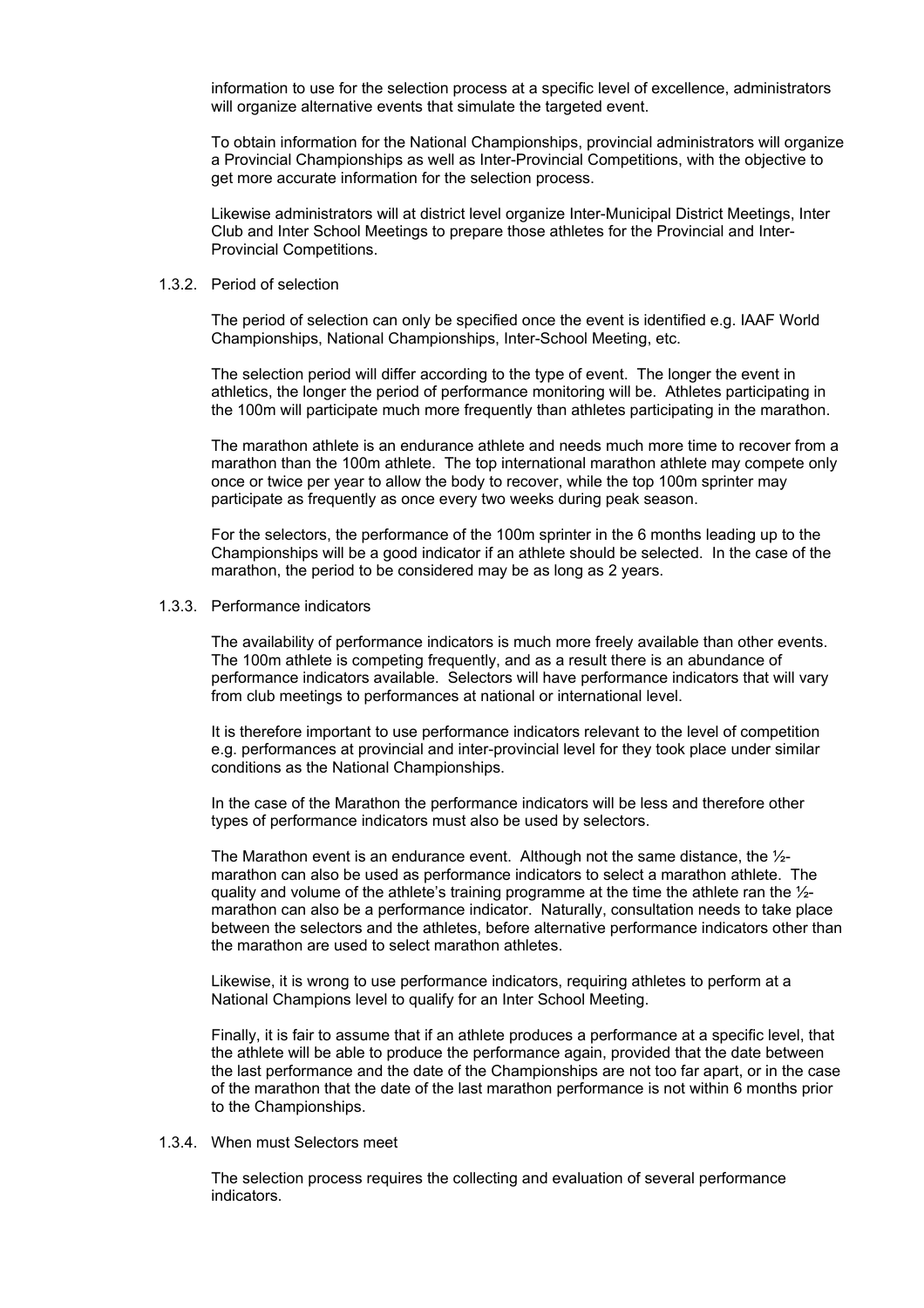In order for a selection process to be objective, the selectors need to meet regularly to compare information.

During the process of comparing information, which may take several weeks, a preliminary team is identified according to the performance indicators. If the Team to the National Championships are to be selected at the Provincial Championships, the selectors should be in the possession of a preliminary team prior to the Provincial Championships. The Provincial Championships should serve as verification of the selection.

This form of verification of the final team allows the Selectors to finalize the final team much sooner and reduces the pressure on the administration process that will follow once the team is selected.

1.3.5. When must a selected team be announced

The date that a team for a specific championship is announced will have a direct impact on the capacity of the selected athlete to produce the required top performance.

The following factors will determine when the team will be announced:

- The capacity of the administrators to present (final preparation) a team
- The final date that athletes can be enrolled for a specific Championships
- The time the athlete will take to "taper" his or her final preparation. This will vary from event to event (100m versus the marathon) and also from level to level of competition (World Championships versus an Inter-School Meeting).

## **1.4. AN OBJECTIVE SELECTION PROCESS**

A selection process is objective when the product of the selection process compares favourably with credible norms of previous performances under similar circumstances.

**1.4.1.** To win individual medals at a championships

To select an athlete with the intention to win a medal for the club, school, province or country at the relevant championships an objective norm will be to summarize the performances of athletes at relevant championships.

To arrive at an objective norm, the following information is needed:

- The championships the team must be selected for.
- The event the athlete must participate in
- The gender of the event
- The age group of the event

If an athlete is to be selected for the National Championships in the 100m for Junior Men, an objective norm can be arrived at by taking the average performance of the athletes in the  $5<sup>th</sup>$ position in the final of the Relevant Championships over the past 4 years.

Example:

| Year | evel.    | Event            | Gender | Age | Position        | Performance |
|------|----------|------------------|--------|-----|-----------------|-------------|
| 2003 | National | 100m             | Men    | 19  | 5 <sup>th</sup> | 10.63       |
| 2004 | National | 100m             | Men    | 19  | 5 <sup>th</sup> | 10.64       |
| 2005 | National | 100 <sub>m</sub> | Men    | 19  | 5 <sup>th</sup> | 10.62       |
| 2006 | National | 100m             | Men    | 19  | 5 <sup>th</sup> | 10.63       |
|      |          |                  |        |     | Average         | 10.63       |

The average 10.63 is calculated as follows:  $10.63 + 10.64 + 10.62 + 10.63 \div 4 = 10.63$ 

The reason for using the performance of the  $5<sup>th</sup>$  position as a norm is as follows: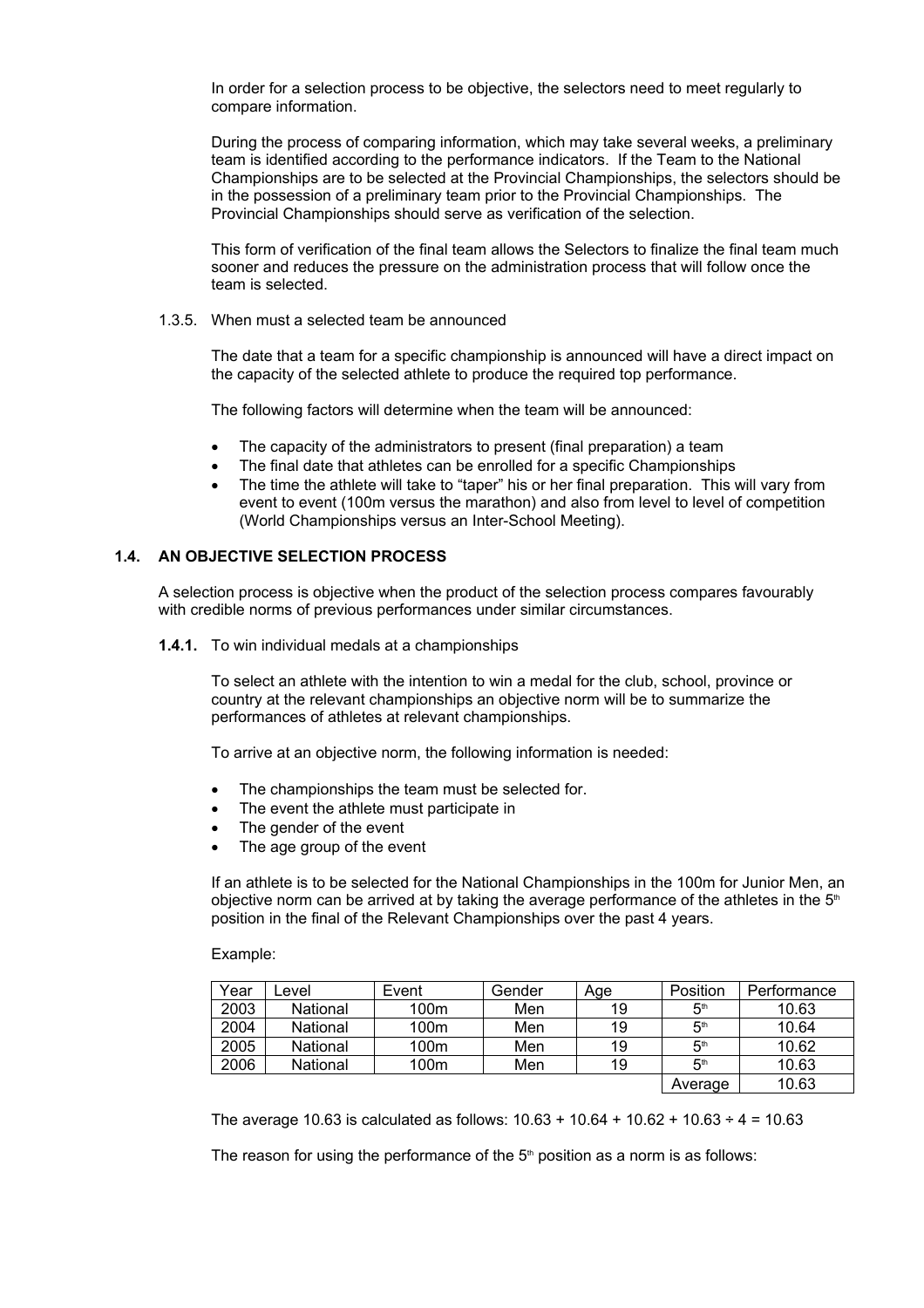- If an athlete can achieve a performance equal or better than this norm in a credible competition, it is likely that the athlete will in similar circumstances, repeat this performance at the Championships.
- The norm gives a reasonable guarantee that the athlete will reach the final at the relevant Championships.
- It is an acceptable assumption that any athlete in the final can win the gold medal.

### **1.4.2.** To select a demographically correct team

Any society consists of men, women and children. If a team is to be selected to represent a specific society, the team should represent the demographics of the society.

For the selection criteria to be objective in selecting a demographically correct team for specific championships, an objective norm will be to summarize the performances of athletes at relevant championships, but at a lower level as in the case of the selection criteria for possible medal winners. It must be kept in mind that if the standard for selection in this category is too low, the selection criteria will lose its credibility, and will eventually be detrimental to both the targeted athlete and the targeted society.

This form of selection should only be applied in cases where the selected team does not represent the demographics of the society.

Example: If the population consists of 50% men and 50% women and the team selected consists of 80% men and 20% women, the selection criteria should be adjusted for the women only in an attempt to correct the imbalance in the composition of the team.

To arrive at an objective norm, the following information is needed:

- The championships the team must be selected for.
- The event the athlete must participate in
- The gender of the event
- The age group of the event
- The demographic composition of the targeted society

If an athlete is to be selected for the National Championships in the 100m for Junior Men, an objective norm can be arrived at by taking the average performance of the athletes in the  $7<sup>th</sup>$ position in the final of the Relevant Championships over the past 4 years.

Example:

| Year | _evel    | Event | Gender | Age | Position        | Performance |
|------|----------|-------|--------|-----|-----------------|-------------|
| 2003 | National | 100m  | Men    | 19  | 7th             | 10.97       |
| 2004 | National | 100m  | Men    | 19  | 7 <sup>th</sup> | 11.01       |
| 2005 | National | 100m  | Men    | 19  | 7 <sup>th</sup> | 11.03       |
| 2006 | National | 100m  | Men    | 19  | 7 <sup>th</sup> | 11.01       |
|      |          |       |        |     | Average         | 11.00       |

The average 11.00 is calculated as follows:  $10.97 + 11.01 + 11.03 + 11.01 \div 4 = 11.00$ 

The reason for using the performance of the  $7<sup>th</sup>$  position as a norm is as follows:

- The performance of the athlete in the  $8<sup>th</sup>$  position is unreliable. There are normally 8 athletes in the final which means the  $8<sup>th</sup>$  position is the last athlete to finish. The athlete in this position often slows down because he/she realizes he/she has lost the race before the finish of the race.
- $\bullet$  The  $7<sup>th</sup>$  position is much more reliable as a norm. If an athlete can achieve a performance equal or better than the  $7<sup>th</sup>$  position in a credible competition, it is likely that the athlete will in similar circumstances, repeat this performance at the Championships.
- The norm gives a reasonable guarantee that the athlete will reach at least the semifinals at the relevant Championships.
- It is an acceptable assumption that any athlete reaching the semi-finals in a championship has the potential to reach the finals in feature championships events.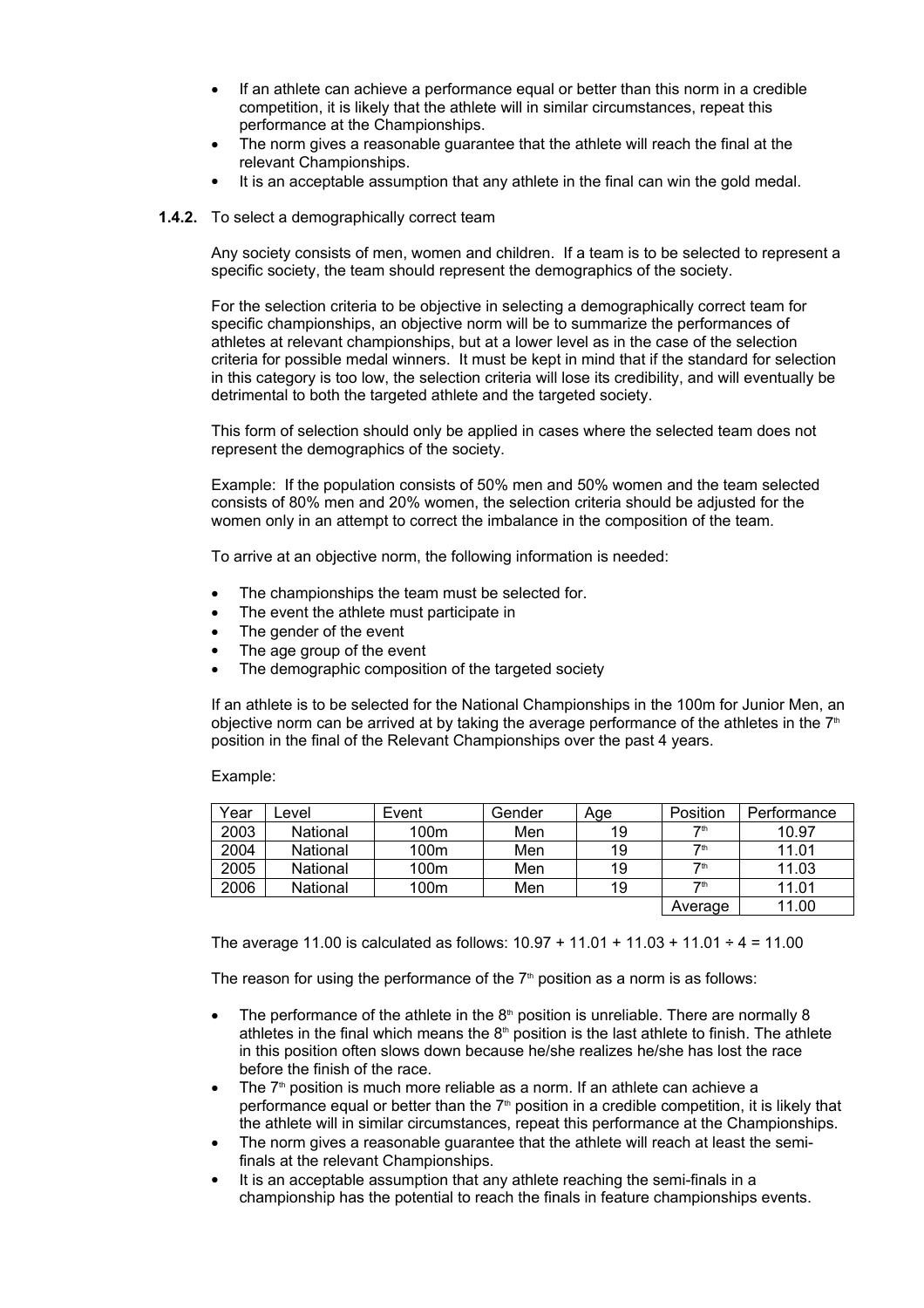#### **1.4.3.** To select a team for development purposes

Any sport has at all times the need to increase the number of participants in the sport as well as to increase the popularity of the sport. Sports that do not have a development programme in place have a real risk of becoming extinct.

To increase the popularity of the participants in sport the objective of the selection criteria must be to engage as many athletes as possible through participation.

The size of the population may restrict the athletes from participating all at the same time. At any given time there will always be participants, while others will be spectators.

The selection process in the development categories should clarify who is participating when.

For all members of the society to be given an opportunity to participate in sport, the sport must take place as close as possible to where the relevant society is living or working.

In effect, this means that some communities will compete at one venue, and on the same day at another venue, another community will also compete.

Any selection process is based on the assumption that all performances evaluated, took place in similar conditions.

At a National Championships, all athletes participate under similar conditions, and the selection process can be objective, provided that there is an objective system in place against which the performance of the athlete can be measured against.

This is not necessarily true at development level. Athletics meetings do not take place at the same venues, in the same weather conditions or against the same athletes.

This in fact, highlights the importance of rules to be in place that will ensure that all participants participate in relative similar conditions.

If the assumption is that all competitions take place in more or less the same conditions, a process of elimination should be based to eventually determine the best athlete in a community, a region, a province, etc.

The process of elimination will be based on a selection process.

This selection process should be a two tier selection process:

The winner of each event should have automatic selection into the next round.

It could be argued that at the lowest levels of competition, the first 3 or 4 athletes should progress to the next round. This in fact will lead to an unnecessary congestion at the next level of competition. It will also lead to a distorted view of the strengths and weaknesses of the sport in a specific community.

 All athletes performing better than a minimum standard will all go through to the next round. This minimum standard is based on the averages of performances at this level. The calculations are done in the same way as in the case of selecting an athlete according to performance. Any athlete performing better that the average  $5<sup>th</sup>$  position in the final the past 4 years at the relevant level of competition will go through to the next round.

Example:

| Year | _evel        | Event | Gender | Age | Position        | Performance |
|------|--------------|-------|--------|-----|-----------------|-------------|
| 2003 | Inter-school | 100m  | Men    | 19  | 5 <sup>th</sup> | 11.60       |
| 2004 | Inter-school | 100m  | Men    | 19  | 5 <sup>th</sup> | 11.70       |
| 2005 | Inter-school | 100m  | Men    | 19  | 5 <sup>th</sup> | 11.60       |
| 2006 | Inter-school | 100m  | Men    | 19  | 5 <sup>th</sup> | 11.50       |
|      |              |       |        |     | Average         | 11.60       |